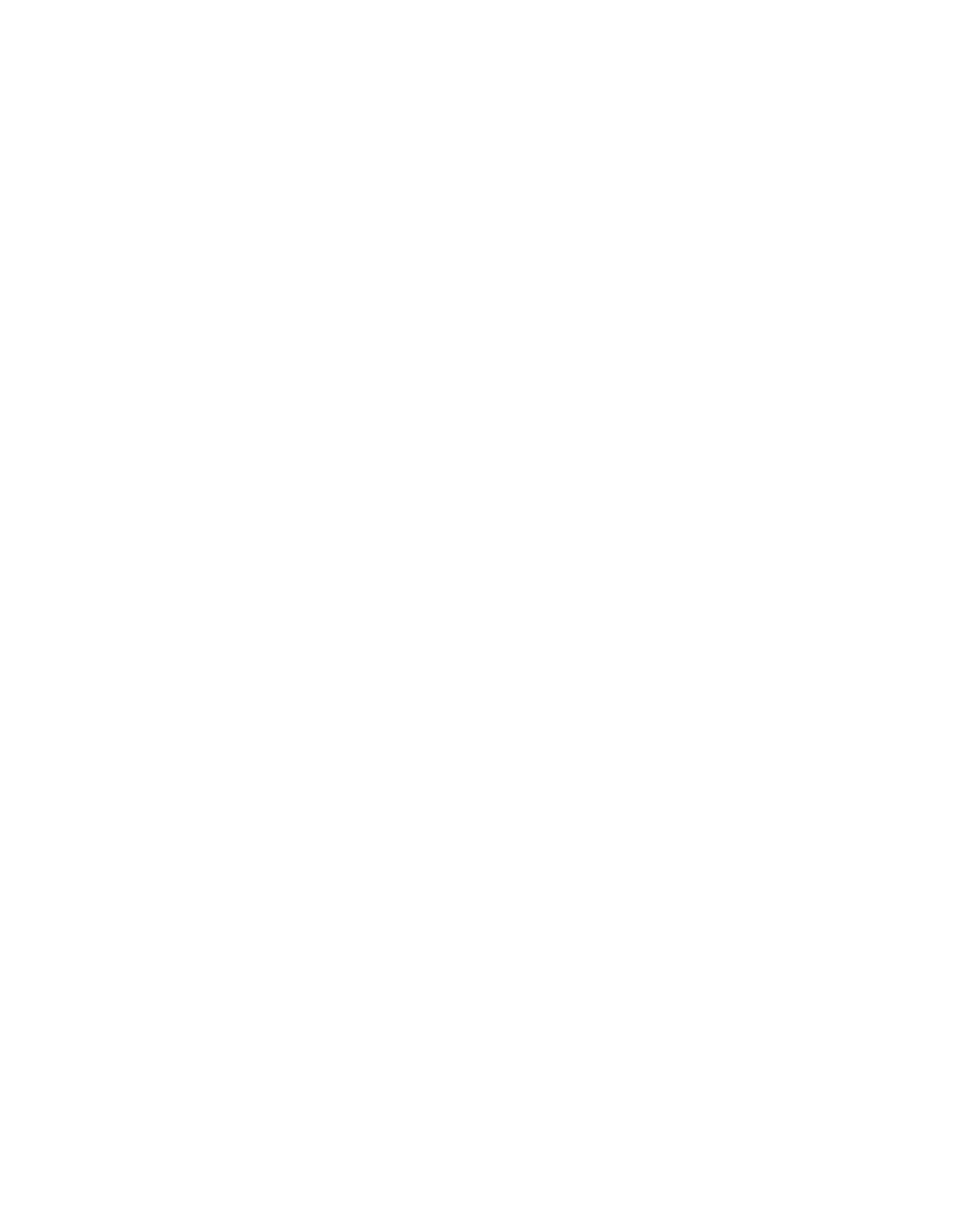# Table of **Contents**

Individuals with Disabilities Education Act (IDEA) Part C Procedural Safeguards

**Technical** Assistance and Training Guide

# *1* **Purpose**

*2* **State Forms**

- **2 Required State Forms**
- **2 Model State Forms to Meet Part C Requirements**

*3* **Components of the ESIT Program**

- **3 Referral**
- **3 Intake**
- **4 Evaluation and Assessment Activities**
- **5 Individualized Family Service Plan Activities**
- **8 Transition Activities**
- **9 Child Record Keeping Activities**
- **11 Appendix**
- **13 Implementing Part C**<br>**Procedural Safeguards**<br>in Washington State:<br>A Step-by-Step Model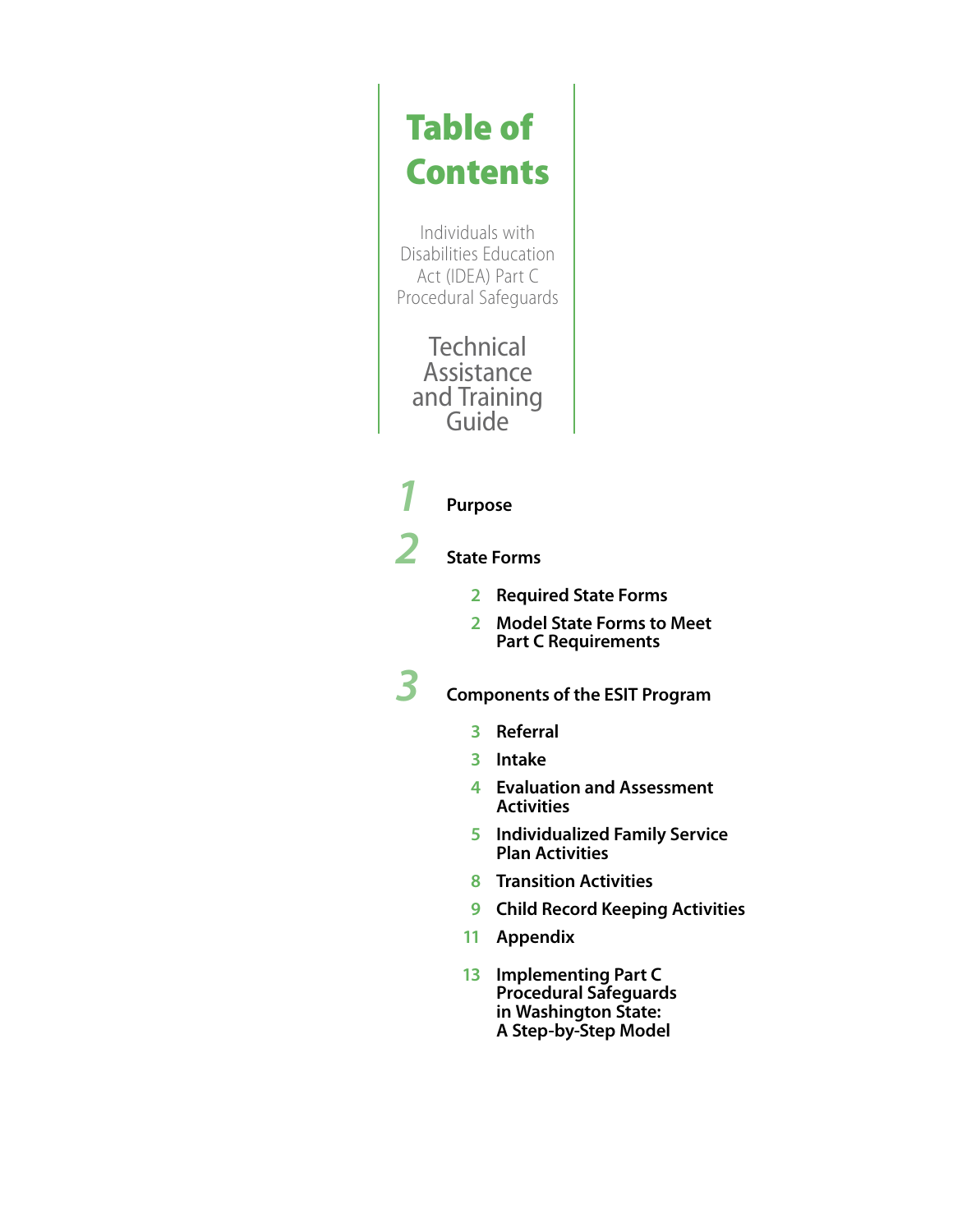**©** 2011 Washington State Department of Early Learning Early Support for Infants and Toddlers 360-725-3500

### **www.del.wa.gov/esit**

The text content of this document, but not photographs, may be used in websites or publications, providing that attribution is given to the Washington State Department of Early Learning, Early Support for Infants and Toddlers program.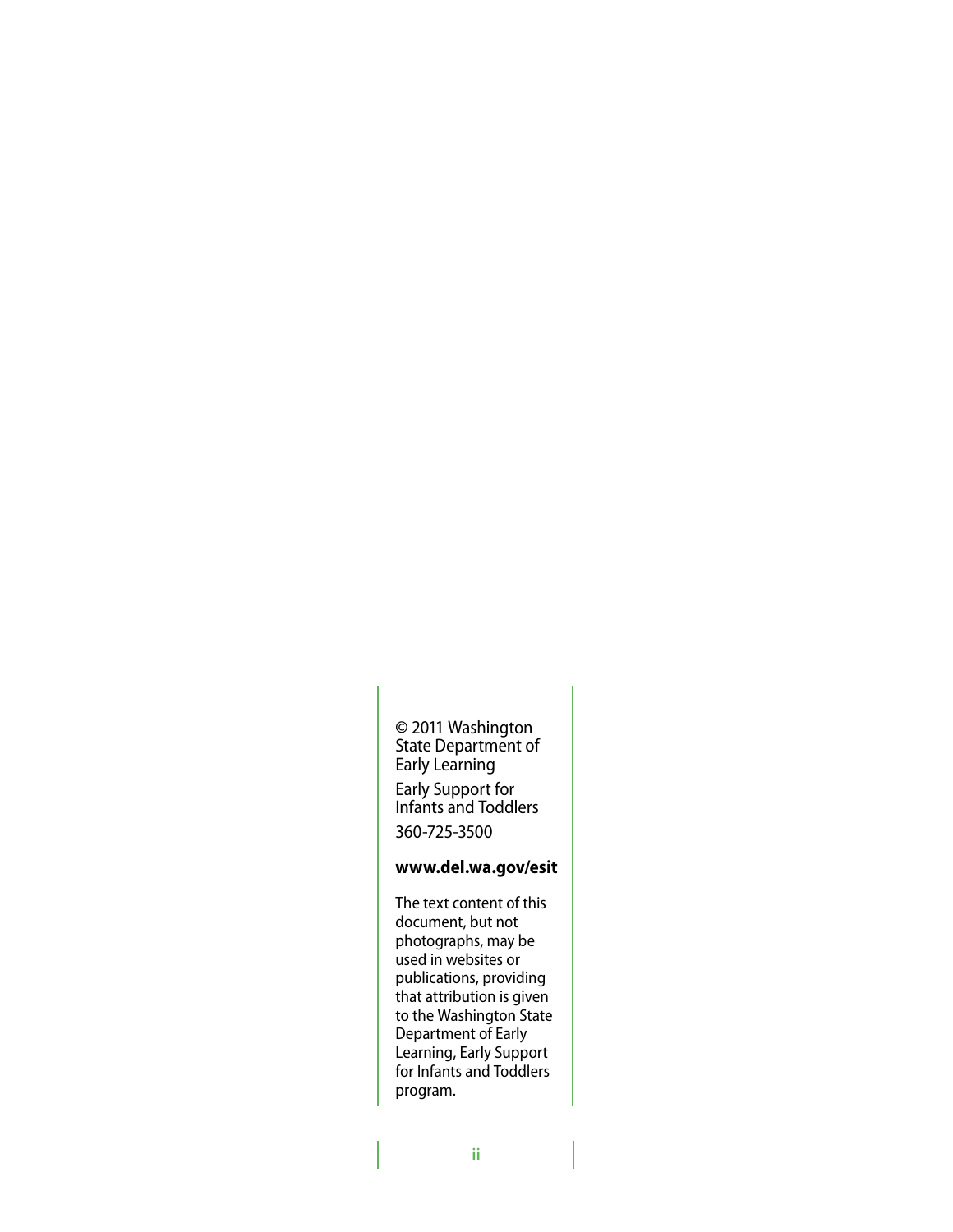# Purpose

This guide highlights activities in the<br>Washington State Early Support for I<br>Toddlers (ESIT) program that require<br>implementation of specific procedural safe Washington State Early Support for Infants and Toddlers (ESIT) program that require the implementation of specific procedural safeguards (e.g., authorization for release of records, parent prior written notice, written parent consent, etc.) in accordance with Part C of the Individuals with Disabilities Education Act (IDEA). The requirements referenced are based upon state *Part C Policies and Procedures*.

The reader is referred to the *State Part C Policies and Procedures* (www.del.wa.gov/publications/esit/) for a detailed explanation of each requirement.



**Mission of ESIT –** The purpose of the Early Support for Infants and Toddlers program is to build upon family strengths by providing coordination, supports, resources, and services to enhance the development of children with developmental delays and disabilities through everyday learning opportunities.





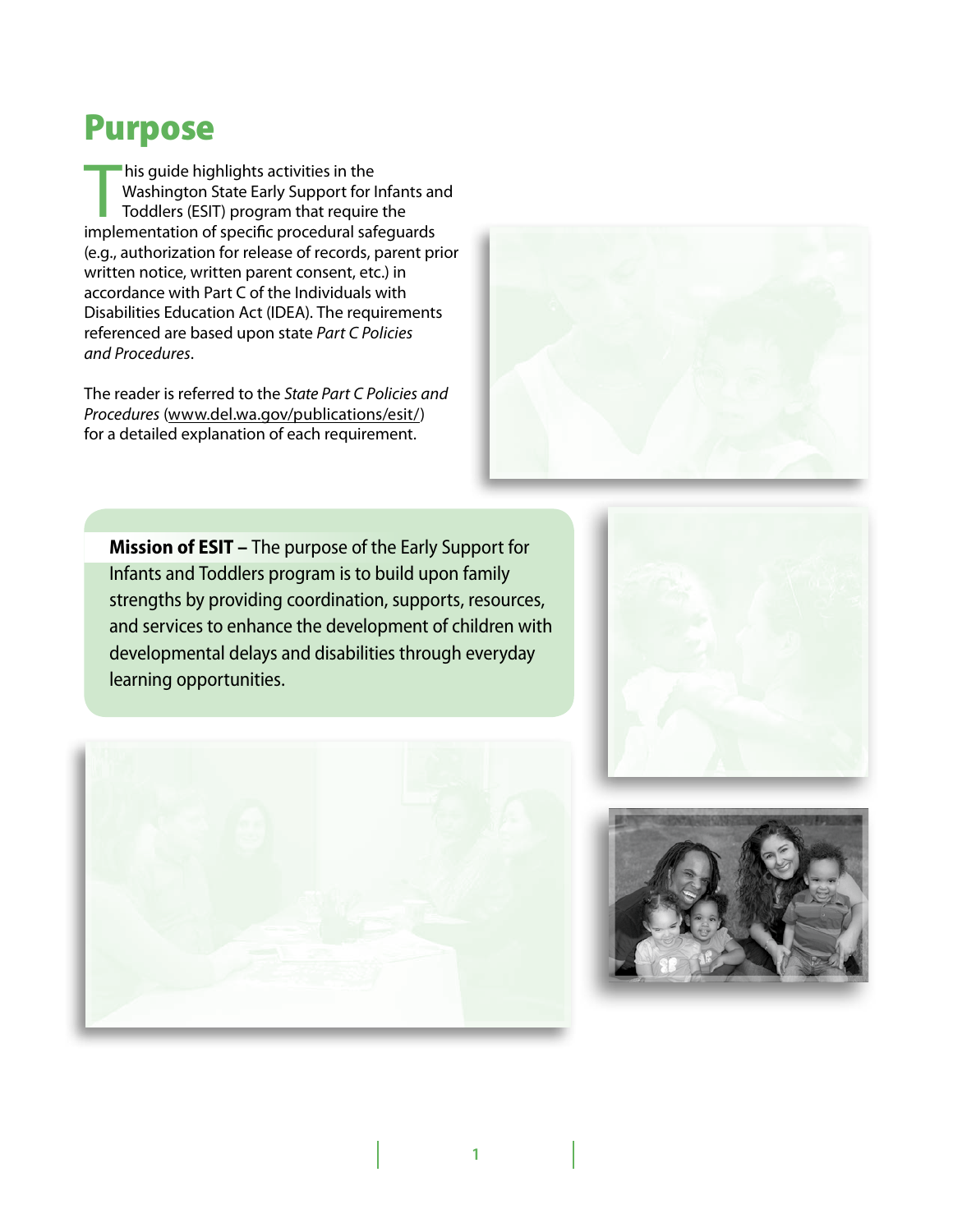# State Forms

odel state forms are referenced throughout the document. The use of these forms is optional. However, if a local lead agency (LLA) elects to develop and use LLA forms, these must meet all federal and state requirements.

The forms and each form's purpose are listed below (alphabetically):

# **Required State Forms**

The Data Management System (DMS) must be used to create the Individualized Family Service Plan (IFSP). It includes all of the components necessary to meet the IDEA, Part C requirements, including:

- **IFSP Agreement** To provide prior written notice and obtain consent from the parent(s) prior to initiating or refusing to initiate IFSP services.
- **IFSP Review Agreement** To provide prior written notice and obtain consent from the parent(s) prior to initiating or refusing to initiate IFSP services after an IFSP review.

# **Model State Forms to Meet Part C Requirements (LLAs may use own forms)**

- **Authorization for Release of Records:** To document parent(s) permission for the release of the child's records to other persons or agencies outside of the exceptions under the rules in Part C and the Family Education Rights and Privacy Act (FERPA) (www2.ed.gov/policy/gen/reg/ ferpa/)
- **Confirmation of IFSP Schedule:** To provide a written meeting notice for the initial IFSP meeting, each IFSP review, and the Annual IFSP Meeting to the parent(s) and other IFSP team members to facilitate their participation.
- **Declining Participation in the ESIT Program:** To document the parent(s) decision to decline participation in the ESIT program.
- **Declining One or More Early Intervention Services:** To document the parent(s) decision to decline one or more of the early intervention services recommended by the IFSP team.
- **Notice and Consent for Screening:** To provide prior written notice to the parent(s) when screening is being proposed and to obtain parental consent to conduct the screening.
- **Notice & Consent for Initial Evaluation/ Assessment:** To provide prior written notice to the parent(s) when an initial evaluation/ assessment is being proposed and to obtain parental consent to conduct the initial evaluation/assessment being proposed.
- **Notice & Consent for Evaluation/ Assessment:** To provide prior written notice to the parent(s) when an evaluation/ assessment is being proposed and to obtain parental consent to conduct the evaluation/ assessment being proposed.
- **Parent Prior Written Notice':** To provide the parent with prior written notice before the ESIT program takes an action or refuses to take an action in order to give the parent the opportunity to consider the action and request dispute resolution if they disagree with the ESIT program decision.
- **Record of Access:** Each LLA shall keep a record of access to early intervention records collected, maintained, or used by the ESIT program. However, the LLA is not required to keep a record of access by parents and authorized representatives of the LLA with a legitimate interest in the records.

\_\_\_\_\_\_\_\_\_\_\_\_\_\_\_\_\_\_\_\_\_\_\_\_\_\_\_\_

<sup>&</sup>lt;sup>1</sup>Prior written notice is required to be provided to parents in a "reasonable time" before proposing or refusing to initiate or change the identification, evaluation, or placement of the child or the provision of appropriate early intervention services to the child and the child's family [34 CFR 303.421{a)]. This also applies to the use of any of the procedural safeguard forms that combine written prior notice with parent consent.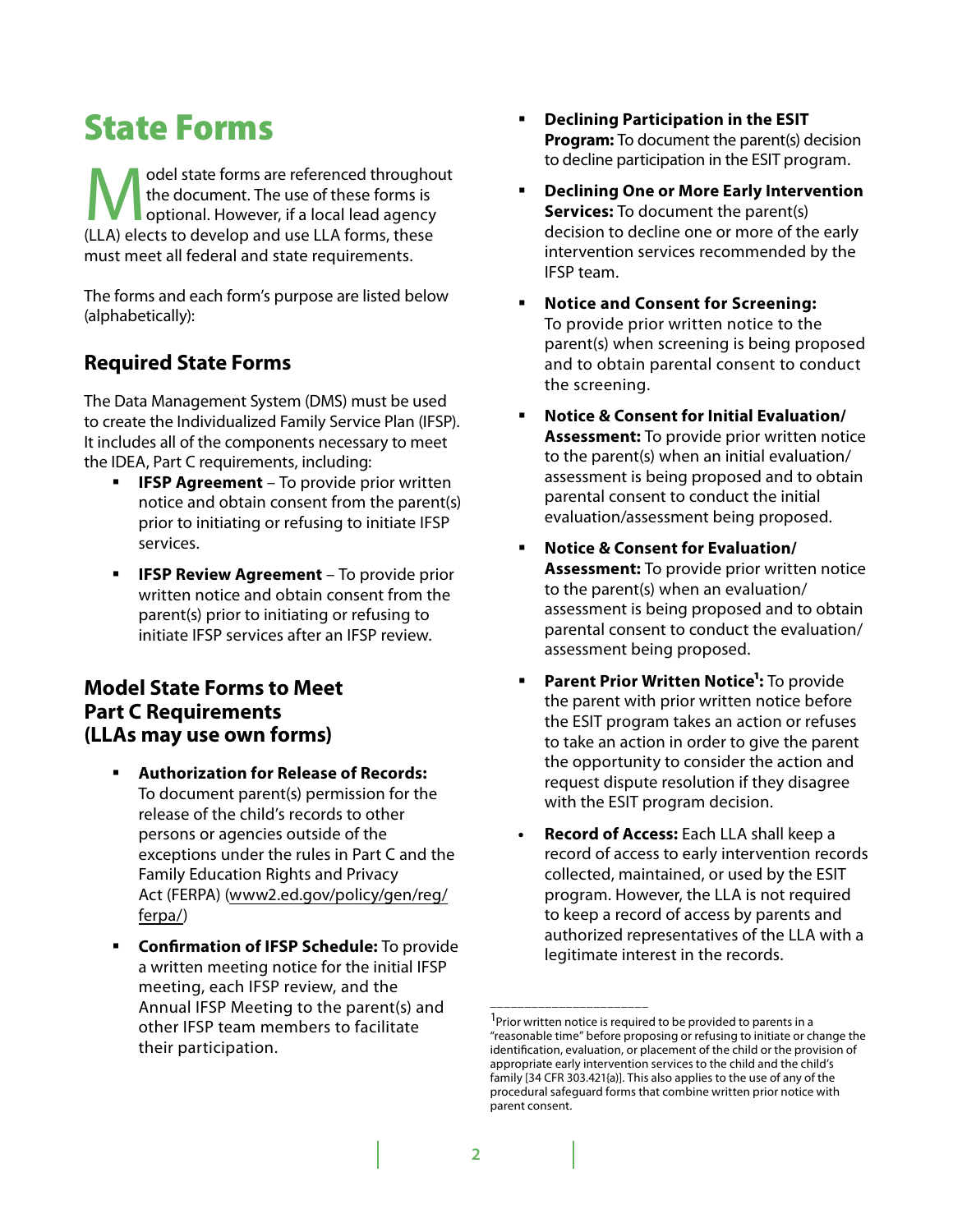# Components of the ESIT Program

utlined below are Part C procedural<br>
safeguards organized by major com<br>
of the ESIT program process from re safeguards organized by major components of the ESIT program process from referral to transition. For each of these components, steps are provided for implementing any required procedural safeguards. It should be noted that multiple steps may occur within one component.

# **Referral**

The 45 calendar day timeline begins once a referral has been received by the LLA per state *Part C Policies and Procedures*.

# **Step 1—Referral Received**

# **a. Parent Referral**

If the parent has made the referral, the LLA Family Resources Coordinator (FRC) shares information about the ESIT program, completes general referral/intake information, and schedules an intake appointment with the parent(s) to further discuss the ESIT program and collect necessary intake information.

# **b. Referral by Primary Referral Source**

Primary referral sources may include: hospitals; prenatal and postnatal facilities; physicians; parents; child care programs; local educational agencies; public health facilities; social service agencies; other health care providers; and other education agencies.

- 1. The LLA acknowledges the receipt of a referral from a primary referral source as soon as possible. This acknowledgment includes the date the referral was received. General intake information is documented.
- 2. The FRC contacts the parent(s) to discuss the referral to the ESIT program, to complete general referral/intake information, and to schedule an appointment to complete the intake process.

3. If the parent(s) is not interested in participating in the ESIT program, the LLA/FRC documents this decision using the *Declining Participation in the ESIT Program* form.

### **Step 2—Determination of Surrogate Parent**

The LLA determines if the appointment of a surrogate parent is necessary and appoints one as needed. See the Early Intervention Practice Guide on Identifying the "parent" for infants and toddlers in foster care (www.del.wa.gov/publications/esit/) for more information on appointing surrogate parents.

# **Intake**

The FRC meets with the family to explain the ESIT program and completes the intake process that includes the following steps:

# **Step 1—Intake Procedure**

The FRC meets with the parent(s) for the first time to:

- Emphasize the voluntary nature of the ESIT program and the parent's right to refuse to participate;
- Explain procedural safeguards and parent rights, including providing the parent(s) with a written copy of those rights (*Use Early Support for Infant and Toddlers Program: Individuals with Disabilities Education Act (IDEA) Part C Procedural Safeguards (ESIT Parent Rights)*;
- Provide a copy of "A Family's Guide to Early *Intervention Services in Washington State*" to the parent;
- Determine the availability of existing evaluation and assessment information from other sources and obtain parental consent for receipt of this information (Use *Authorization for Release of Records* form); and
- Share information with the primary referral source; parent consent is also required using the Authorization for Release of Records form.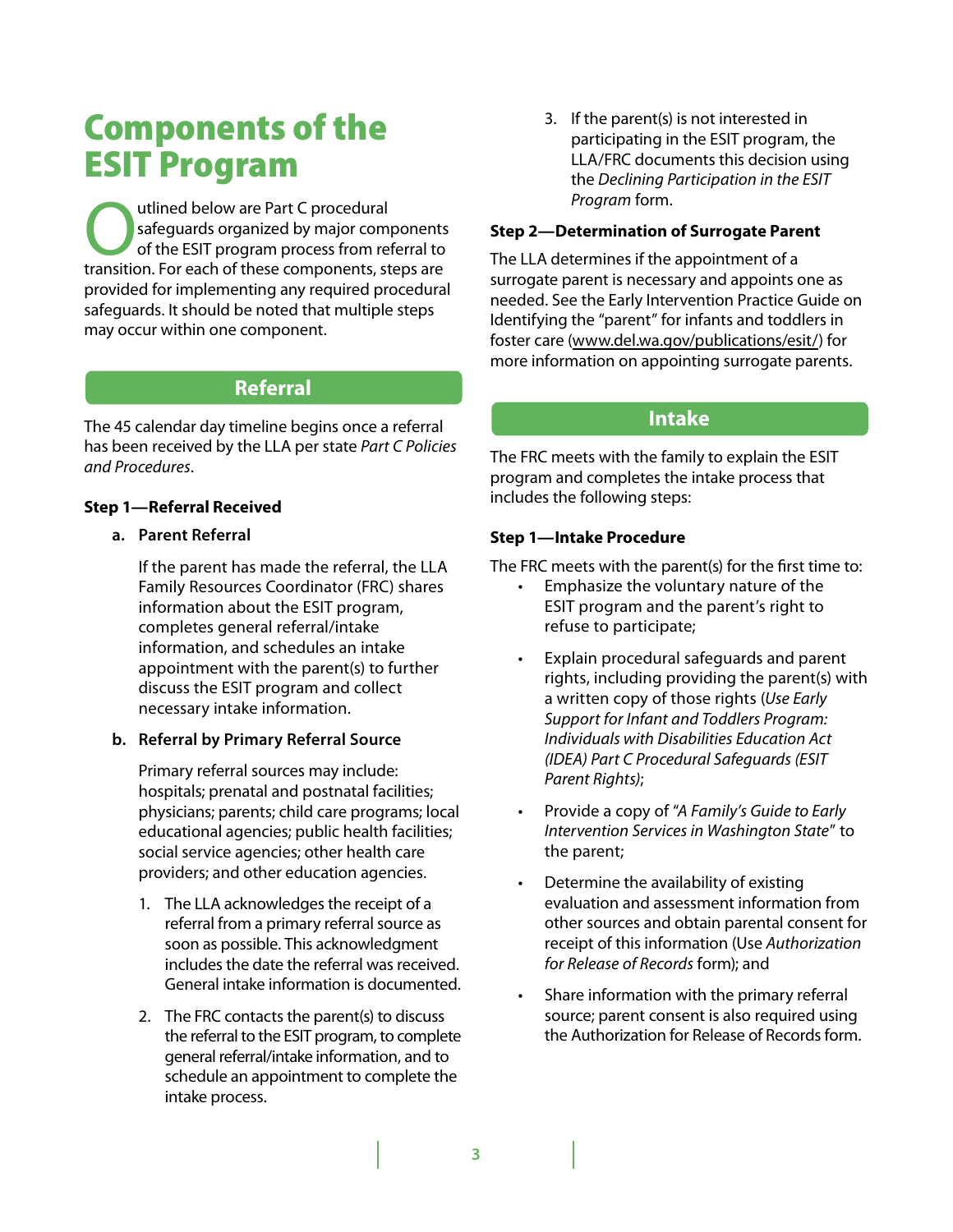### **Step 2—Complete Screening As Necessary**

If screening is deemed appropriate to determine whether or not the child is suspected of having a disability and an evaluation and assessment is necessary, prior written notice must be provided and parent consent must be obtained. The FRC reviews a completed *Notice and Consent for Screening* form with the parent(s) to explain what is being proposed and why and the parent(s) option to provide their written consent if they agree. As a part of this discussion, the parent must be given a copy of the *ESIT Parent Rights* and these rights must be explained to the parent(s). With written parental consent, the FRC completes screening activities. If at any time during the screening process, the parent requests and provides consent for an evaluation, the evaluation must be conducted, even if the child is not suspected of having a disability.

The FRC discusses the results of the screening activities with the parent(s).

- a. If the screening results indicate the need for evaluation/assessment, proceed to Step 3b.
- b. If the screening results do not suggest the need for evaluation/assessment, the parent(s) and the FRC discuss further options. If the parents agree that no further evaluation is needed, the FRC proceeds to step 3a below. If after screening the parent(s) still wants an evaluation/ assessment, the FRC proceeds to Step 3b.
- c. If the parent(s) is not interested in participating in the ESIT program, the LLA/FRC documents this decision using the *Declining Participation in the ESIT Program* form.

# **Step 3—Determining Need for Evaluation/Assessment**

**a. Evaluation/Assessment Not Necessary** If the ESIT program determines that evaluation/assessment is not necessary and the parent has not requested an evaluation and assessment, the LLA must provide prior written notice to the parent(s) of this decision. (Use *Parent Prior Written Notice* form, which requires the parent(s) be given a copy of the *ESIT Parent Rights*). Prior written notice gives the parents the opportunity to request formal dispute resolution procedures if they disagree with the decision made by the LLA. If, after a reasonable period of time, the parent(s) does not request dispute resolution, the LLA closes the child's early intervention record.

**b. Evaluation/Assessment Necessary** If, as a result of information gathered and obtained, including screening results if available, the LLA determines that evaluation/assessment is necessary, prior written notice must be provided and parental consent must be obtained. The FRC reviews a completed *Notice and Consent for Initial Evaluation/Assessment* form with the parent(s) to explain what is being proposed and why and the parent's option to provide written consent if he or she agrees. As a part of this discussion, the parent must be given a copy of the *ESIT Parent Rights* and these rights must be explained to the parent(s).

# **Evaluation and Assessment Activities**

After written parental consent for evaluation/ assessment has been obtained, an evaluation and assessment is conducted for the purpose of determining: (1) the developmental status of the child in each of the developmental areas; (2) Part C eligibility; (3) the child's unique strengths and areas of need in each developmental area; (4) outcomes and strategies to address those needs, including parent(s) concerns and priorities; and (5) the nature and extent of early intervention services that are needed by the child and family to accomplish these outcomes.

# **Step 1 — Establishing the Evaluation and Assessment Team**

A team is formed which includes, at a minimum, the parent(s), the FRC and at least two qualified personnel from different disciplines (or one qualified professional from two disciplines), and the evaluation and assessment are scheduled with the parents.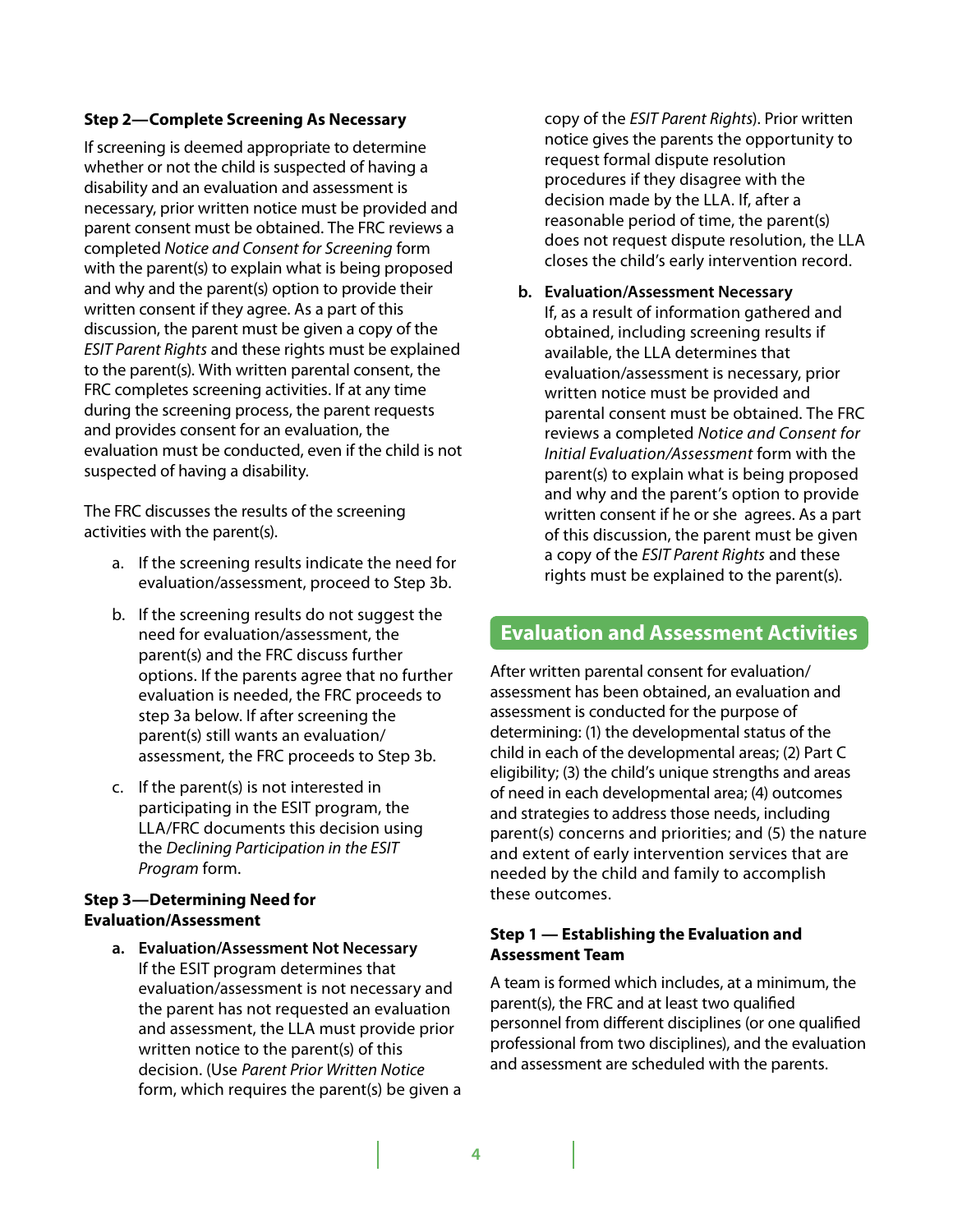# **Step 2 — Completion and Documentation of Evaluation and Assessment Activities**

A comprehensive evaluation and assessment of the child is completed in all developmental areas using nondiscriminatory procedures and all applicable State Part C policies and procedures. The team must document the results of the evaluation and assessment.

# **Step 3 — Documentation of Eligibility**

# **a. Child Is Eligible**

If the child is determined eligible for the ESIT program, the FRC must provide the parent(s) with prior written notice that the child is eligible for the program and that the team will hold a meeting to develop the IFSP. The completed *Parent Prior Written Notice* form must be reviewed with the parent(s) outlining what is being proposed and why, and the parent's options. As a part of this discussion, the parent must be given a copy of the *ESIT Parent Rights* and these rights must be explained to the parent(s).

If the parent(s) declines participation in the ESIT program after receiving the completed *Parent Prior Written Notice* form, which states the child is eligible, then the FRC must document that decision through the *Declining Participation in the ESIT Program* form.

# **b. Child Is Not Eligible**

If the child is determined not eligible for the ESIT program, the FRC must provide the parent(s) with prior written notice indicating the child's ineligibility and the parent's right to request formal dispute resolution if they disagree with the decision made by the LLA. (Use *Parent Prior Written Notice* form). As a part of this discussion, the parent must be given a copy of the *ESIT Parent Rights* and these rights must be explained to the parent(s). If the parent(s) does not request dispute resolution, the LLA closes the child's early intervention record.

# **Individualized Family Service Plan (IFSP) Activities**

The IFSP process determines the child's unique strengths and areas of need, outcomes and strategies to address those needs, including parent(s) concerns and priorities, and the nature and extent of early intervention services that are needed by the child and family to accomplish these outcomes. A meeting to develop the initial IFSP must be held within 45 calendar days of referral to the LLA.

# **Step 1 – Initial IFSP Meeting**

**a. Written Notice of the IFSP Meeting**  The LLA must provide a written meeting notice to the parent(s) and other IFSP team members using the *Confirmation of Individualized Family Service Plan (IFSP) Schedule* form to facilitate their participation. The date, time, and place of the IFSP meeting must be included. This written notice to the parents and IFSP team members is not the same as prior written notice.

# **b. IFSP Meeting in Native Language**

IFSP meetings are conducted in the native language of the parent(s), or other mode of communication used by the parent, unless it is clearly not feasible to do so. Written documentation of efforts to locate interpreter services for the parent(s) must be maintained in the child's early intervention record, documented in either the ESIT Data Management System or the child's program file.

# **c. Family Assessment**

With the concurrence of the family, the IFSP must contain a statement of the family's resources, priorities, and concerns related to enhancing the development of their infant/ toddler. Some of this information may have been obtained earlier in the intake process but is required to be recorded on the Child/ Family Routines and Activities and the Family Concerns, Resources, Priorities pages in the IFSP.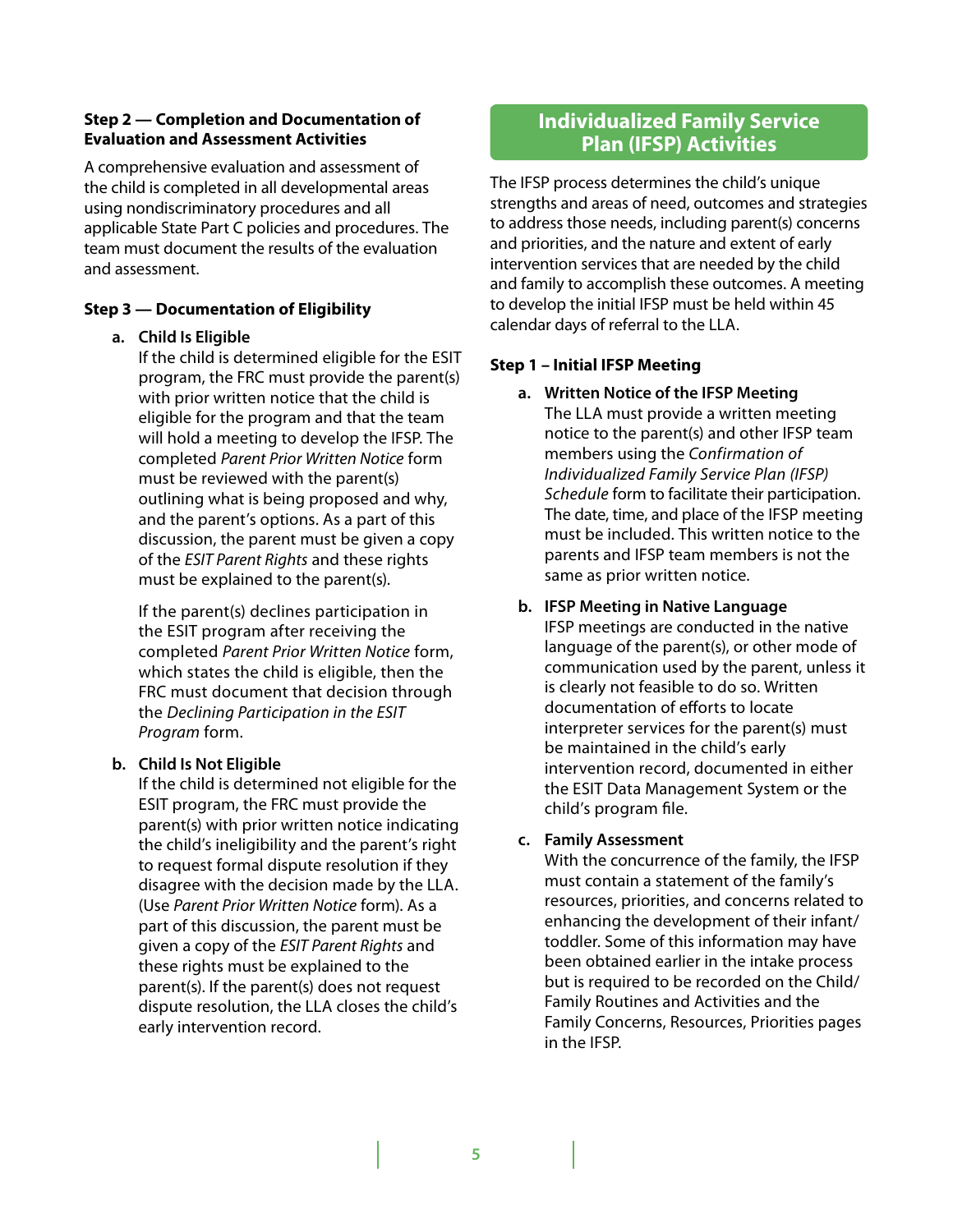# **d. IFSP Consent**

The parent(s) determines whether they, their child, or other family members will accept or decline any specific early intervention service, and may decline one or more early intervention service after first accepting it, without jeopardizing other early intervention services. If a parent revokes consent, it is not retroactive (it does not apply to any action that occurred before the consent was revoked).

**1. Providing Prior Written Notice and Obtaining Consent for All Early Intervention Services Recommended by the IFSP Team**

 Prior written notice and parental consent are required prior to implementing IFSP services. The *IFSP Agreement* and the *IFSP Review Agreement* incorporates both of these requirements. The *IFSP Agreement* must be completed for the initial and annual IFSPs. The *IFSP Review Agreement* must be completed for all IFSP reviews.

- i. If the parent agrees with the specific early intervention services listed on the IFSP, including the frequency and length, intensity, location, duration, method of delivering services and/or other IFSP action(s), then parent signature on the IFSP or IFSP review serves as prior written notice and consent for implementation of these early intervention services.
- ii. If the parent is requesting a specific Part C service, frequency, length, intensity, location, duration, method of delivering services and/or other IFSP action(s) that the IFSP team does not agree is appropriate to meet the needs of the child or family, then the LLA/FRC must complete the "Action Refused (if any)" and the "Reasons for Refusal (if action refused)" sections on the *IFSP Agreement* or *IFSP Review Agreement*).

 A copy of the *ESIT Parent Rights* must be provided and these rights must be explained to the parent(s).

# **2. Declining Participation in ESIT**

 If, after completing the IFSP, the parent(s) declines participation in the ESIT program altogether, the FRC must ensure that the parent(s) understands the services being offered and that their child and/or other family members will not be able to receive IFSP services without consent. Then, the parent(s) is asked to sign the *Declining Participation in the ESIT Program* form.

# **3. Declining One or More Part C Services Recommended by the IFSP Team**

 In those situations in which a parent decides to participate in the ESIT program (which requires the provision of service coordination)<sup>2</sup>, but declines one or more early intervention services recommended by the IFSP team, the parent is asked to sign the *Declining One or More Early Intervention Service(s)* form indicating which service(s) was/were declined. The parent(s) may, at a later date through the IFSP process, accept the declined service(s). All services that are accepted are included on the IFSP and parent signature indicates consent for these services.

# **Step 2—IFSP Reviews**

A periodic review of the IFSP must be conducted at least every six months, or more frequently if conditions warrant, or if the family requests such a review. The purpose of the review is to determine the degree to which progress toward achieving outcomes is being made and whether modification or revision of outcomes and services is necessary. Any changes in the types and levels of early intervention services, including the frequency, lenght, intensity, location, duration, method of delivering services and/or other IFSP action(s), is accomplished through the IFSP process.

# **a. Written Notice of the IFSP Review Meeting**

The LLA must provide a written meeting notice to the parent(s) and other IFSP team members using the *Confirmation of*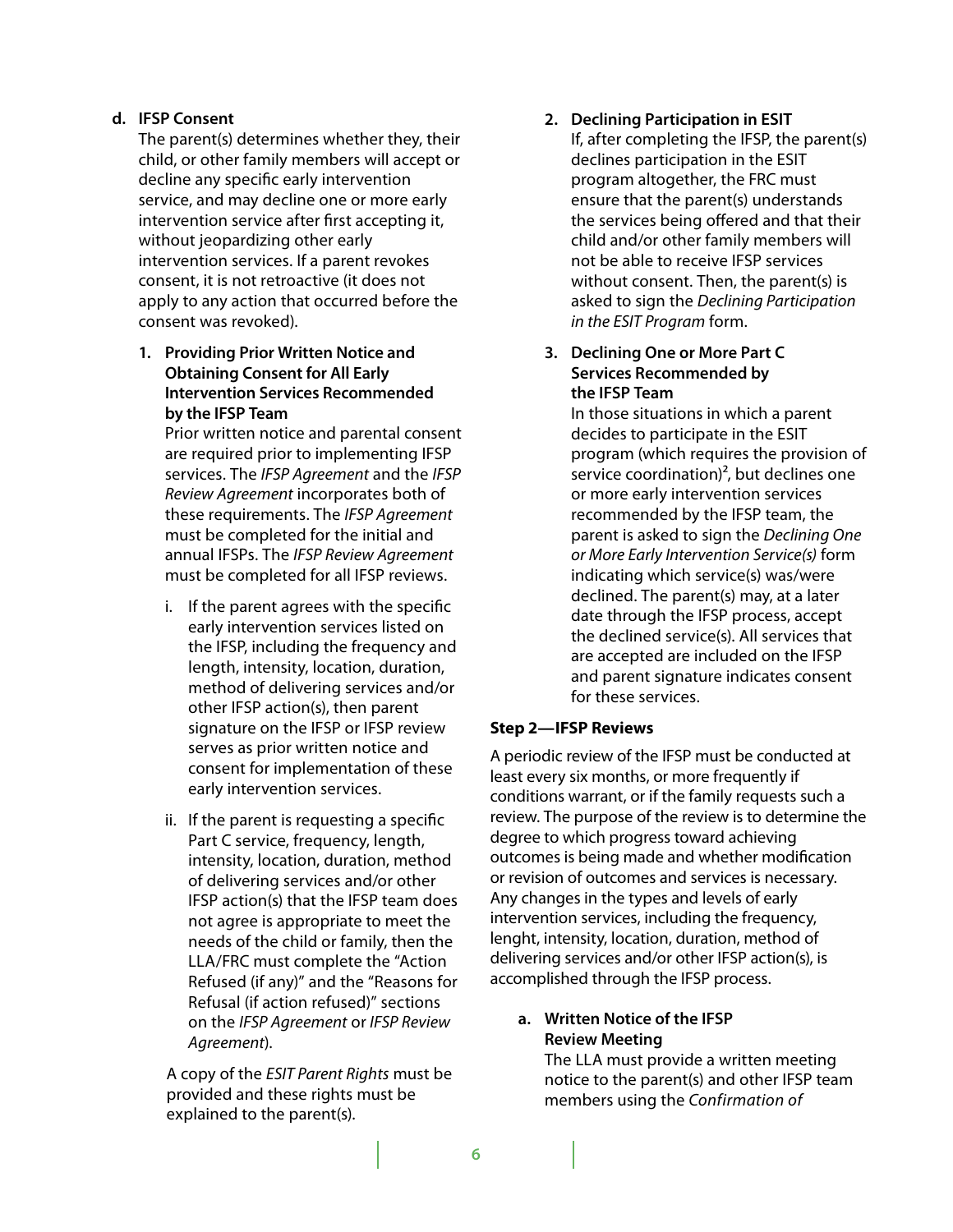*Individualized Family Service Plan (IFSP) Schedule* form to facilitate their participation. The date, time, and place of the IFSP meeting must be included. This written notice to the parents and IFSP team members is not the same as prior written notice.

**b. IFSP Meetings in Native Language** IFSP meetings are conducted in the native language of the parent(s), or other mode of communication used by the parent, unless it is clearly not feasible to do so. Written documentation of efforts to locate interpreter services for the parent(s) must be maintained in the child's early intervention record, documented in either the ESIT Data Management System or the child's program file.

**c. Prior Written Notice**

\_\_\_\_\_\_\_\_\_\_\_\_\_\_\_\_\_\_\_\_\_\_\_

Prior written notice must be provided within a reasonable time prior to the IFSP review meeting (use *Parent Prior Written Notice* form).

During the IFSP review meeting, prior written notice must also be provided in conjunction with obtaining parental consent for IFSP review services using the *IFSP Review Agreement* along with other appropriate procedural safeguard forms described in Step 1 (d)(1-3) above. Whenever prior written notice is provided, the parent(s) must also be given a copy of the *ESIT Parent Rights* and these rights must be explained to the parent(s).

#### **d. Ongoing Eligibility**

The IFSP team is responsible for ensuring the continuing eligibility of a child for the ESIT program. If the team believes the child may no longer be eligible for early intervention services, an IFSP meeting must be conducted to determine next steps. This may include the decision to review any assessment information available (including

ongoing assessment used for IFSP reviews), and/or to complete additional evaluations or assessments. If additional evaluations and assessments are needed, the FRC must provide prior written notice and obtain parental consent. (Complete the *Notice and Consent for Evaluation/Assessment* form.) Following the completion of additional evaluations and assessments, the IFSP team reviews all available information, and determines if the child continues to be eligible for Part C services. If the child continues to be eligible, no additional steps are needed. If the child is no longer eligible for services, complete Step 3b in *Evaluation and Assessment* above.

#### **Step 3—Annual IFSP**

An annual review of the IFSP must be conducted to evaluate the IFSP and as appropriate make revisions. Any changes in the types and levels of early intervention services, including the frequency, length, intensity, location, duration, method of delivering services and/or other IFSP action(s), is accomplished through the IFSP process.

### **a. Written Notice of the Annual IFSP Meeting**

The LLA must provide a written meeting notice to the parent(s) and other IFSP team members using the *Confirmation of Individualized Family Service Plan (IFSP) Schedule* form to facilitate their participation. The date, time, and place of the IFSP meeting must be included. This written notice to the parents and IFSP team members is not the same as prior written notice.

### **b. IFSP Meetings in Native Language** IFSP meetings are conducted in the native

language of the parent(s), or other mode of communication used by the parent, unless it is clearly not feasible to do so. Written documentation of efforts to locate interpreter services for the parent(s) must be maintained in the child's early intervention record, documented in either the ESIT Data Management System or the child's program file.

<sup>&</sup>lt;sup>2</sup>To participate in the ESIT program, parents cannot decline Family Resources Coordination but they can decline any other Part C early intervention service.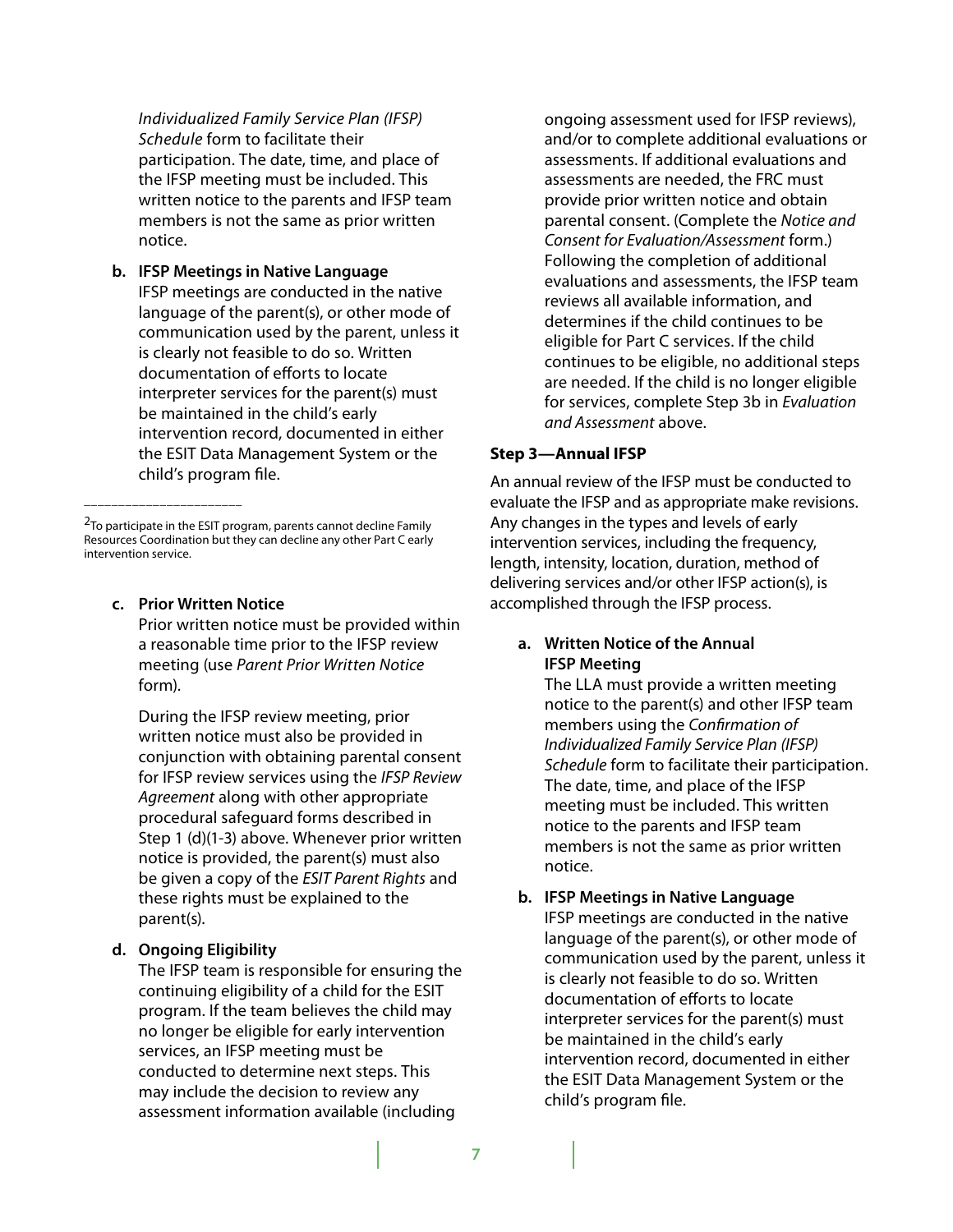# **c. Prior Written Notice**

Written prior notice must be provided within a reasonable time prior to the annual IFSP meeting (use *Parent Prior Written Notice* form).

During the annual IFSP meeting, prior written notice must also be provided prior to or in conjunction with obtaining parental consent for IFSP services using the *IFSP Agreement* along with other appropriate procedural safeguard forms described in Step 1(d)(1-3) above (see page 6). Whenever prior written notice is provided, the parent(s) must also be given a copy of the *ESIT Parent Rights* and these rights must be explained to the parent(s).

# **d. Ongoing Eligibility**

The IFSP team is responsible for ensuring the continuing eligibility of a child for the ESIT program. The procedures and use of procedural safeguard forms outlined under Step 2 (d) above are followed as appropriate.

# **Transition Activities**

Transition planning is an important component of the IFSP process to ensure that services continue to be provided without unnecessary disruption.

# **Step 1—Transition Plan**

A transition plan, that includes steps to exit from the program and appropriate services, is required to be developed at least 90 days and no more than nine months prior to the child's 3rd birthday. Since the transition plan is a part of the IFSP, the IFSP team, which includes the parent, develops the transition plan. The plan can be developed at the Transition Conference or another IFSP meeting.

# **Step 2—LEA and SEA Notification**

The LLA/FRC is responsible for providing notification, which includes the child's name, date of birth, and parent's contact information, to the local education agency or school district (LEA) where the toddler with a delay or disability resides and the state education agency (SEA).

**a. Notification of children who are potentially eligible for Part B services and are shortly reaching the age of eligibility for preschool special education**

LEA and SEA Notification are required for all children who are potentially eligible for Part B services and will shortly reach the age of three. Since not all children served by Part C are potentially eligble, the IFSP team is responsible for making this determination for each individual child. Federal requirements prohibit obtaining parental consent prior to providing LEA and SEA Notification for potentially eligible children. This notification must occur at least 90 days prior to the child's third birthday. However, if a child is referred to Part C between 2 years 9 months and 2 years 10.5 months of age, LEA and SEA Notification for children potentially eligible for Part B is completed as soon as eligibility for Part C has been determined. The FRC is responsible for ensuring this occurs.

Informed written parental consent for transferring information (e.g., IFSPs, evaluation and assessment information) to the local school system must be obtained using the *Authorization for Release of Records* form.

# **Step 3—Referral to Other Community Programs**

Whether or not the child is determined potentially eligible for preschool special education, the FRC must also discuss other community options with the parent. If the parent requests referral to other community programs, the FRC discusses other community options as appropriate and refers the child to other community programs prior to the child's third birthday. FRCs use referral forms from the local lead agency or other community programs.

In addition, informed, written parental consent for transferring information to these community programs is also required using the *Authorization for Release of Records* form.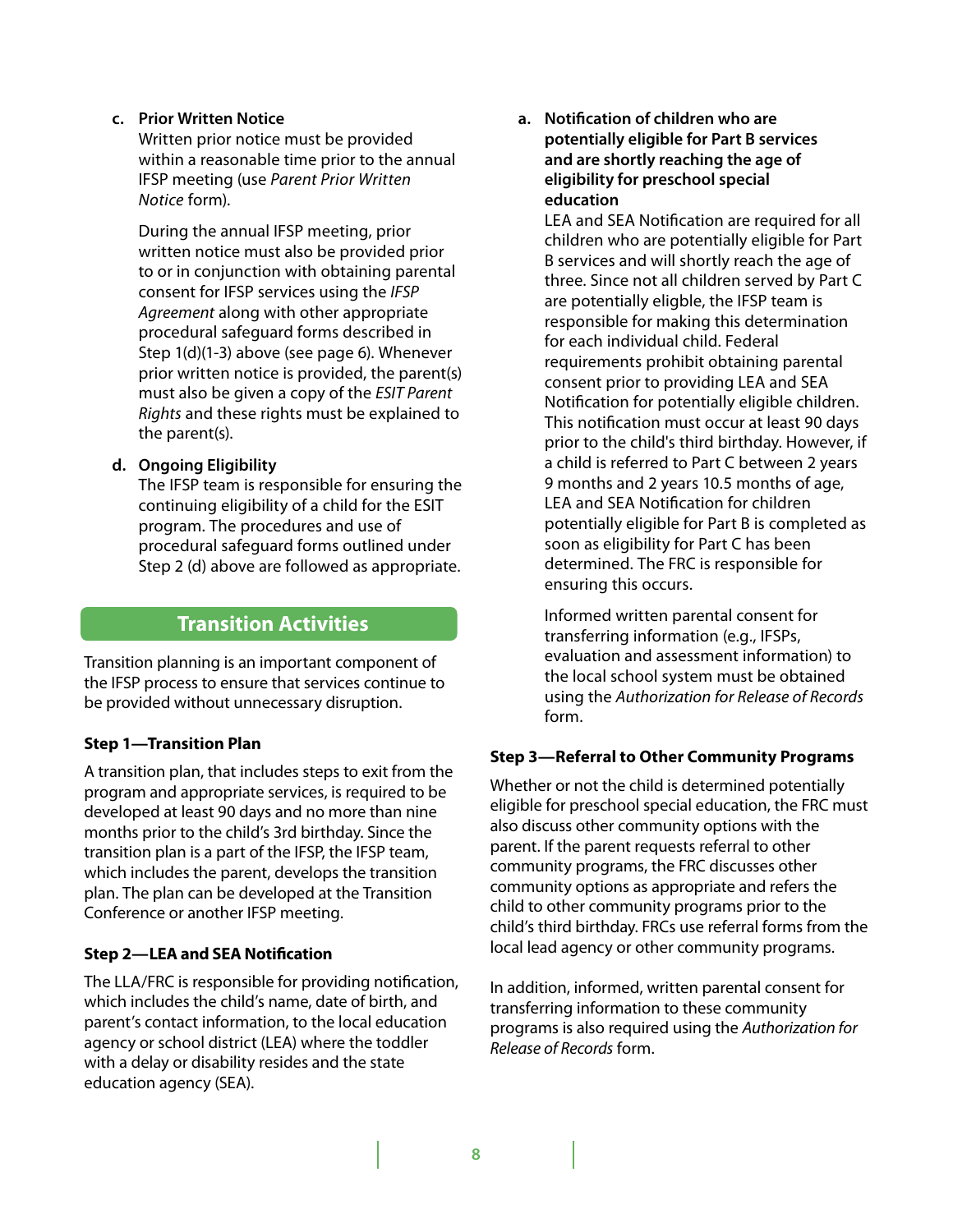#### **Step 4—Transition Conference**

- **a. Part B Transition Conference** 
	- In the case of a child who may be potentially eligible for Part B preschool services, the LLA, with approval of the parent(s), must convene a meeting with local school system representatives and the family at least 90 days, and at the discretion of the parties, up to nine months prior to the child's third birthday, to discuss transition plans and activities. The purpose of this meeting is to either update or develop the transition plan on the child's IFSP outlining the steps to be taken to support the child's transition to preschool services under Part B.

Because the transition plan is contained within the child's IFSP, the Part B transition meeting is considered an IFSP meeting. Prior written notice must be provided within a reasonable time prior to the transition meeting (use *Parent Prior Written Notice* form) as well as a written meeting notice to the parent(s) and other IFSP team members using the *Confirmation of Individualized Family Service Plan (IFSP) Schedule* form to facilitate their participation. During the transition meeting, procedural safeguards forms outlined in *Individualized Family Service Plan Activities*, Step 1(d)(1-3) above are used as appropriate (see page7). Whenever prior written notice is provided, the parent must also be provided a copy of the *ESIT Parent Rights* and these rights must be explained to the parent(s).

#### **b. Other Transition Conference**

In the case of a child who may not be eligible for Part B preschool services, the LLA, with approval of the parent(s), shall make reasonable efforts to convene a transition meeting with the family and other appropriate service providers at least 90 days, and at the discretion of the parties, up to nine months prior to the child's third birthday. The purpose of this meeting is to complete the transition plan on the child's IFSP, outlining steps to be taken to support the child's transition to other services that may be available, if appropriate.

Because the transition plan is contained within the child's IFSP, the transition meeting is considered an IFSP meeting. Prior written notice must be provided within a reasonable time prior to the transition meeting (use *Parent Prior Written Notice* form) as well as a written meeting notice to the parent(s) and other IFSP team members using the *Confirmation of Individualized Family Service Plan (IFSP) Schedule* form to facilitate their participation. During the transition meeting, procedural safeguards forms included in *Individualized Family Service Plan Activities*, Step 1(d)(1-3) above are used as appropriate (see page 7). Whenever prior written notice is provided, the parent must also be given a copy of the *ESIT Parent Rights* and these rights must be explained to the parent(s).

# **Child Record Keeping Activities**

The LLA must establish and implement procedures for ensuring confidentiality of information requirements consistent with State Part C policies and procedures. This includes **originals** of all completed/signed procedural safeguards forms, signed IFSPs (initial, 6 month and annual reviews), and adequate case or progress notes that must be maintained in the child's early intervention record.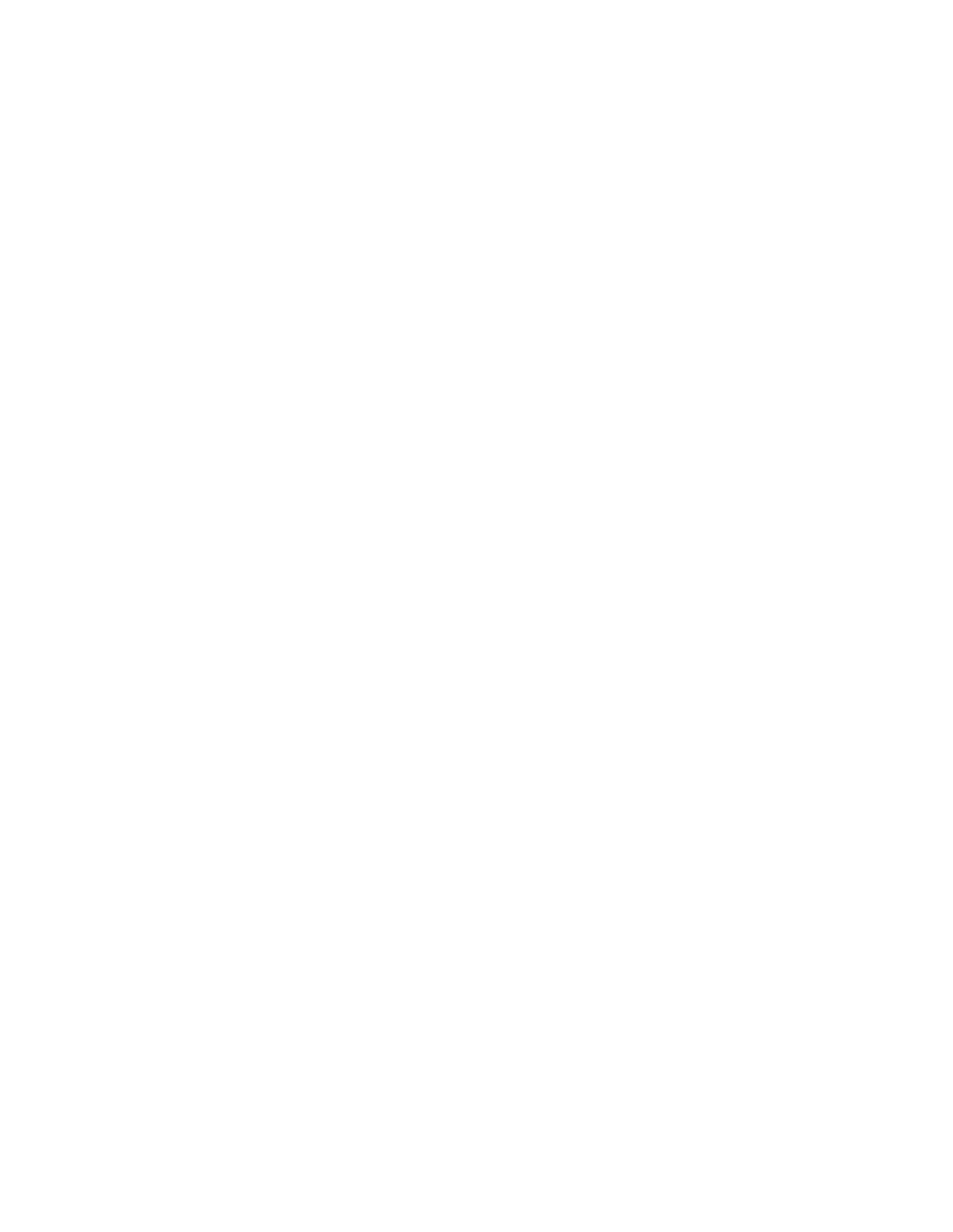# Appendix

#### **Implementing Part C Procedural Safeguards in Washington State: A Step-by-Step Model**